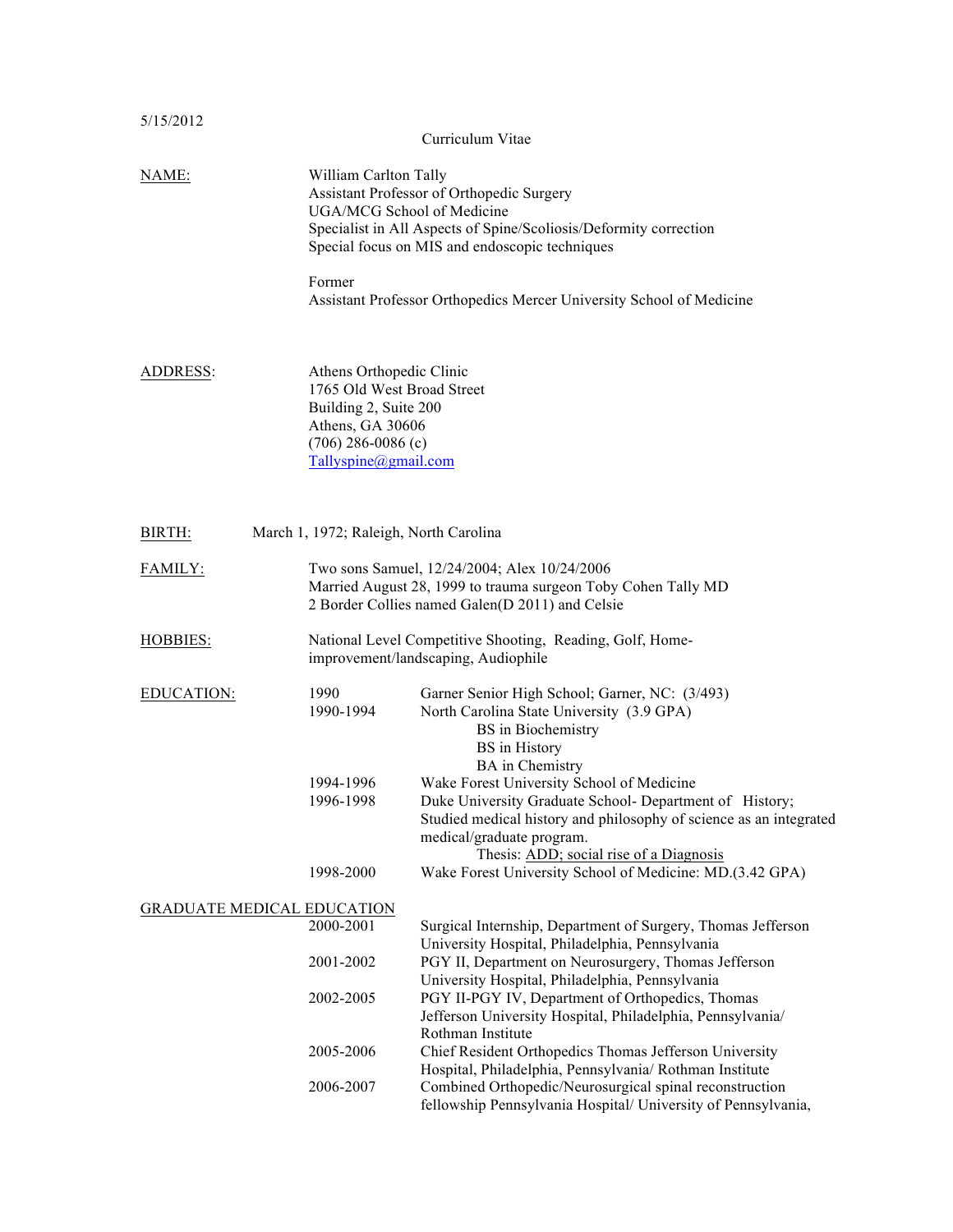|                        |       | Philadelphia PA                                                                                                |
|------------------------|-------|----------------------------------------------------------------------------------------------------------------|
|                        | 2007  | A I Dupont Childrens Hospital, Wilmington Delaware 3<br>month fellowship, pediatric spinal deformity/scoliosis |
|                        |       | correction.                                                                                                    |
| <b>LICENSES</b>        |       | Medical Physician and Surgeon, Commonwealth of Pennsylvania                                                    |
|                        |       | <b>USMLE</b> Step I<br>221                                                                                     |
|                        |       | <b>USMLE Step II</b><br>208                                                                                    |
|                        |       | USMLE Step III 214                                                                                             |
|                        | 10/06 | Passed Written American Board of Orthopedic Surgeons Exam-                                                     |
|                        | 9.09  | Board Certified by ABOS                                                                                        |
|                        | 7/07  | Unrestricted Georgia medical license                                                                           |
| <b>PRIVILEGES</b>      |       |                                                                                                                |
|                        |       | St Mary Health System, Athens Ga- unrestricted                                                                 |
|                        |       | Athens Regional Medical Center- unrestricted                                                                   |
|                        |       | Currently service on Surgical Case Review Committee                                                            |
|                        |       |                                                                                                                |
| CONSULTANT AGREEMENTS  |       |                                                                                                                |
|                        |       | -Globus Medical (1 patent pending) Physician Educator LLIF/TLIF                                                |
|                        |       | -Amendia Medical (3 patent pending) Physician Educator OLLIF/ Savannah-T                                       |
|                        |       | -Osiris Consultant on Ovation product                                                                          |
| <b>ACADEMIC AWARDS</b> |       |                                                                                                                |
|                        |       | John T Caldwell Merit Scholar- full academic merit scholarship to North                                        |
|                        |       | Carolina State University                                                                                      |
|                        |       | Wake Forest Alumni Scholar- full academic merit scholarship to Wake Forest                                     |
|                        |       | University School of Medicine                                                                                  |
|                        |       | Summa Cum Laude NCSU                                                                                           |

- Selected to North Carolina State University Fellows Program
- University Scholars Program at North Carolina State University
- College of Agricultural and Life Sciences Honors Program (NCSU)
- College of Physical and Mathematical Sciences Honors Program (NCSU)

# ACADEMIC EXTRACURRICULARS:

| Editorial Review Board: International Spine Journal            |  |
|----------------------------------------------------------------|--|
| Performed first Percutaneous Lumber Fusion in Asia 6/2012 FUSO |  |
| hospital/Soochow University Soochow China                      |  |

- PI in Globus study 'Caliber-L Prospective Outcome Evaulation' Design Consultant-royalties Amendia Savannah-T system Design Consultant Globus Laterral Interbody Cage design team/ royalties. Caliber-L 9/10
- Design consultant Amendia Medical- cervical (Athena) and lumbar project (OLIF)
- Co-investigator: Dysphagia/dysphonia: prospective evaluation of Globus Coalition. 4/10
- 2009 Globus Lateral Access MARS retractor design consultant 2009 NASS Scientific Abstract Committee Review Member
- 2009 Osseofix Compression Fracture Vertebral Body Augmentation IDE study. Dewberry PI, Tally co-investigator.
- 2009 Duragen Neural Fibrosis Barrier Study- Investigator- Dewberry PI
- 2009 Primary User Group- evaluation of new technology Globus revolve percutaneous pedicle screw system.
	- 2007-2008 Site PI Nuvasive Formagraft Posterior Lateral Fusion Efficacy Study
- 2007 Investigator/IDE Nuvasive Neodisc Equivalency Trial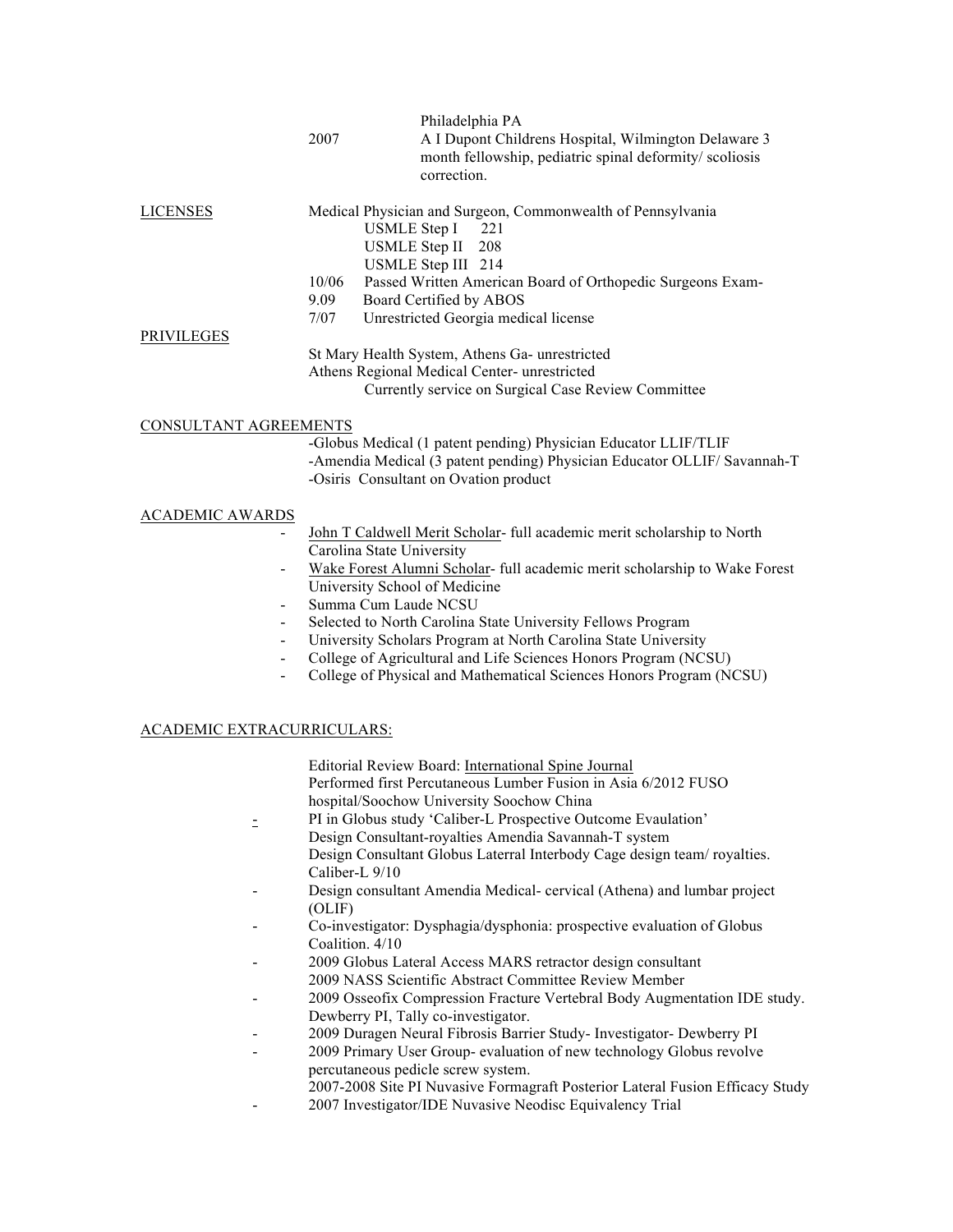- 2007 Faculty Appointment with MERC (Musculo-skeletal Education and Research Center) www.mercusa.org
- 1994 Summer; 'Roman Aqaba Project'- archeological expedition
- 1992-1994 laboratory assistant to Kenneth Korach, Ph.D.
	- Laboratory of Reproductive and Developmental Toxicology, Receptor Biology division, National Institute of Environmental Health Sciences, National Institutes of Health, Research Triangle, North Carolina.
- 1992 Summer School- Oxford University, Christ College
- 1990 Duke University Comprehensive Cancer Center summer research appointment, Dr Robert Bast MD director
- 1989 Summer Ventures Program for outstanding Seniors

## EXTRACURRICULARS

- 2007 Carolina Cup IDPA Championship First CDP master class
	- 2007 USPSA Single Stack National Championships, Barry Ill
- 2003-2006: Thomas Jefferson University Graduate Medical Education Committee member
- 1987 Junior National Champion, United States Practical Shooting Association
- 1988 Junior National Champion, United States Practical Shooting Association
- 1990-1994 Letterman North Carolina State University Varsity Rifle team
- 1994 captain North Carolina State University Varsity Rifle Team
- 1994 US Olympic try-out three position indoor rifle
- 1992 and 1993 'Most Improved' NCSU rifle team
- NRA three position high power rifle- master ranking
- IDPA pistol master ranking
	- 1987 Eagle Scout

## SOCIETY MEMBERSHIPS

Merit badge volunteer Boy Scout Troop 3, Elkins Park, PA-past American Medical Association(former) Phi Kappa Phi honor society Wake Forest University Alumni Association North Carolina State University Alumni Association(former) AAOS **NASS** American Spinal Cord Injury Association(former) Scoliosis Research Society SMISS- Society of Minimally Invasive Spine Surgeons ISASS

# PRESENTATIONS

- Amendia Medical, OLLIF cadaver lab MARC, Miami Fla, 10/12
- 2012 SMISS meeting poster 'OLLIF safety and feasibility' 9/12
- MERC cadaver lab Miami Fla, Globus Medical, presenter TLIF 9/12
- Podium Speaker : Tony Yeung Desert Institute Endoscopic Society Meeting 'OLLIF safety and feasibility study' 8/12
- Podium Presentation OLLIF Feasability Study- WCMISST Bahia Brazil, 7/12
- MISS techniques TLIF/OLLIF/Percutaneous pedicle screws: Amendia Medical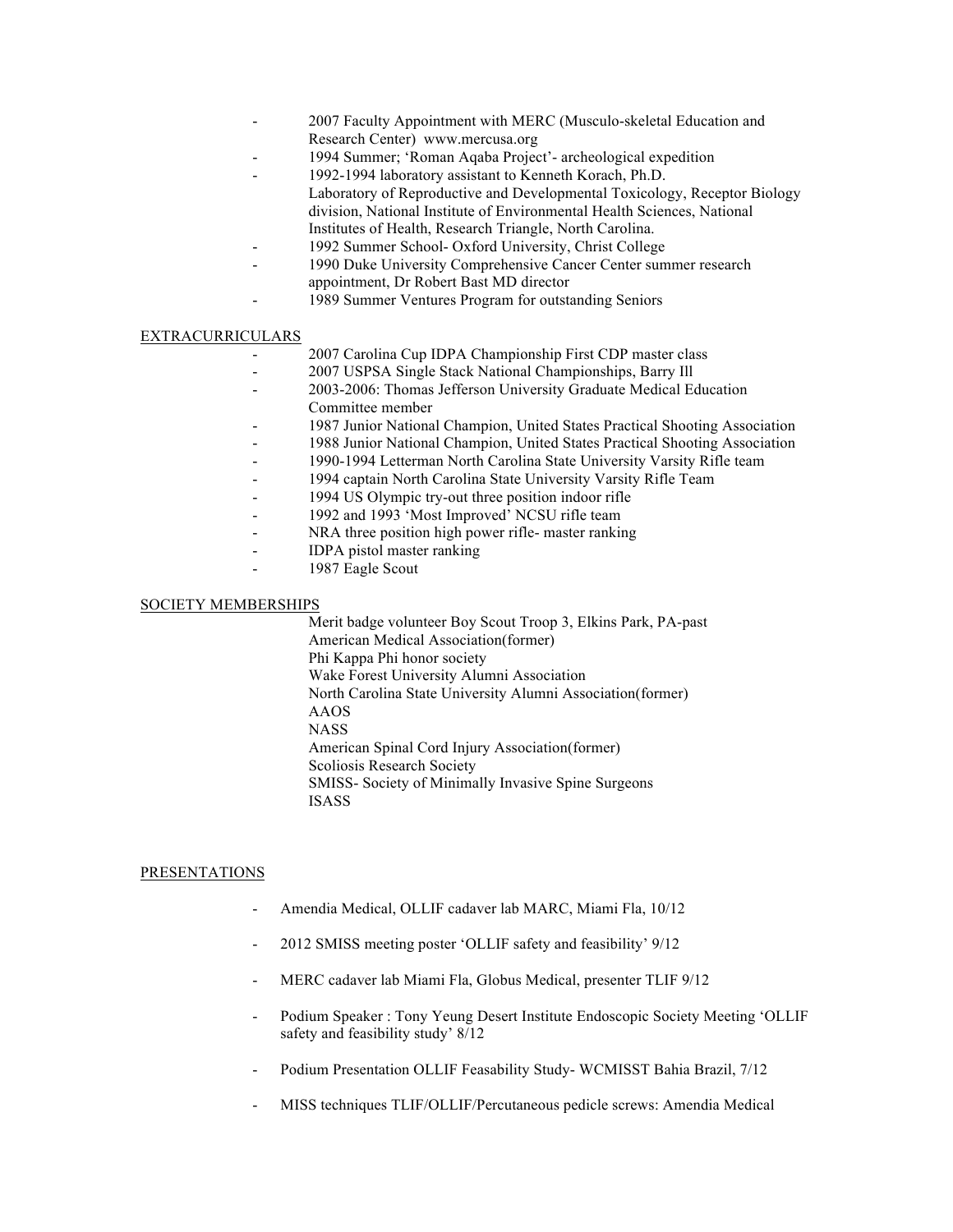cadaver lab, San Diego Ca, 7/12

- Amcico 2012 Guadelajara Mexico; podium Presentation 6/12
	- o OLLIF: safety and feasibility data
	- o Scoli score; clinical application
- First OLLIF in Asia shuzoun hospital, Shusou China 6/12
- Podium Presentation OLLIF: DISC/ MISS/Endoscopic Update Tony Yeung proctor 6/12
- Amendia OLLIF cadaver lab, Dallas Texas 5/12
- TLIF/LLIF skin-to-skin Lab: MERC, Tampa Fla 4/12
- Current Solutions in Spine Care, hands on breakout podium, OLIF Duck Key Fla, 3/12
- Amendia MIS lab, OLIF, Phoenix 3/12
- LLIF, advanced surgeon training. Globus, Audobon pa 3/12
- Amendia MIS technology demonstration lab Miami 1/12
- Amendia OLIF cadaver lab presenter: Tucson Az 12/11
- LLIF for Advanced sales Rep- Cadaver and Lecture. Audobon/Globus 12/11
- OLIF Cadaver Lab/lecture for Amendia MUSC lab 12/11
- OLIF Cadaver Lab/lecture for Amendia UK SOM lab 11/11
- 360 MIS fusion techniques: Physician lecture/cadaver lab GTech 10/11 Atlanta Ga
- MISS LLIF for Globus Medical- Physicain training/cadaver lab Miami Fla 8/11
- OLIF cadaver lab/lecture series for Amendia Medical, Atlanta Ga 6/11
- MISS LLIF Globus Medical Seatle- Physician training/cadaver lab Seattle Washington 6/11
- MISS techniques- resident course Globus Medical- lecture and cadaver lab. 7/11
- MISS Techniques- International visiting surgeon series: Presenter/Preceptor Globus Medical Cadaver Lab. Audobon Pa 4/11
- Lecturer/Preceptor OLIF Training Course. Amendia Medical, Atlanta Ga 3/11
- CME Lecture- Athens Regional Medical Center: Current Concepts in Scoliosis Surgery/ ARMC 2/11
- Lecturer/Preceptor Trancontinental Technique. Globus Medical Audobon Pa 1/11
- Physician Lecture- employee training LLIF and neuromonitoring: Globus Medical,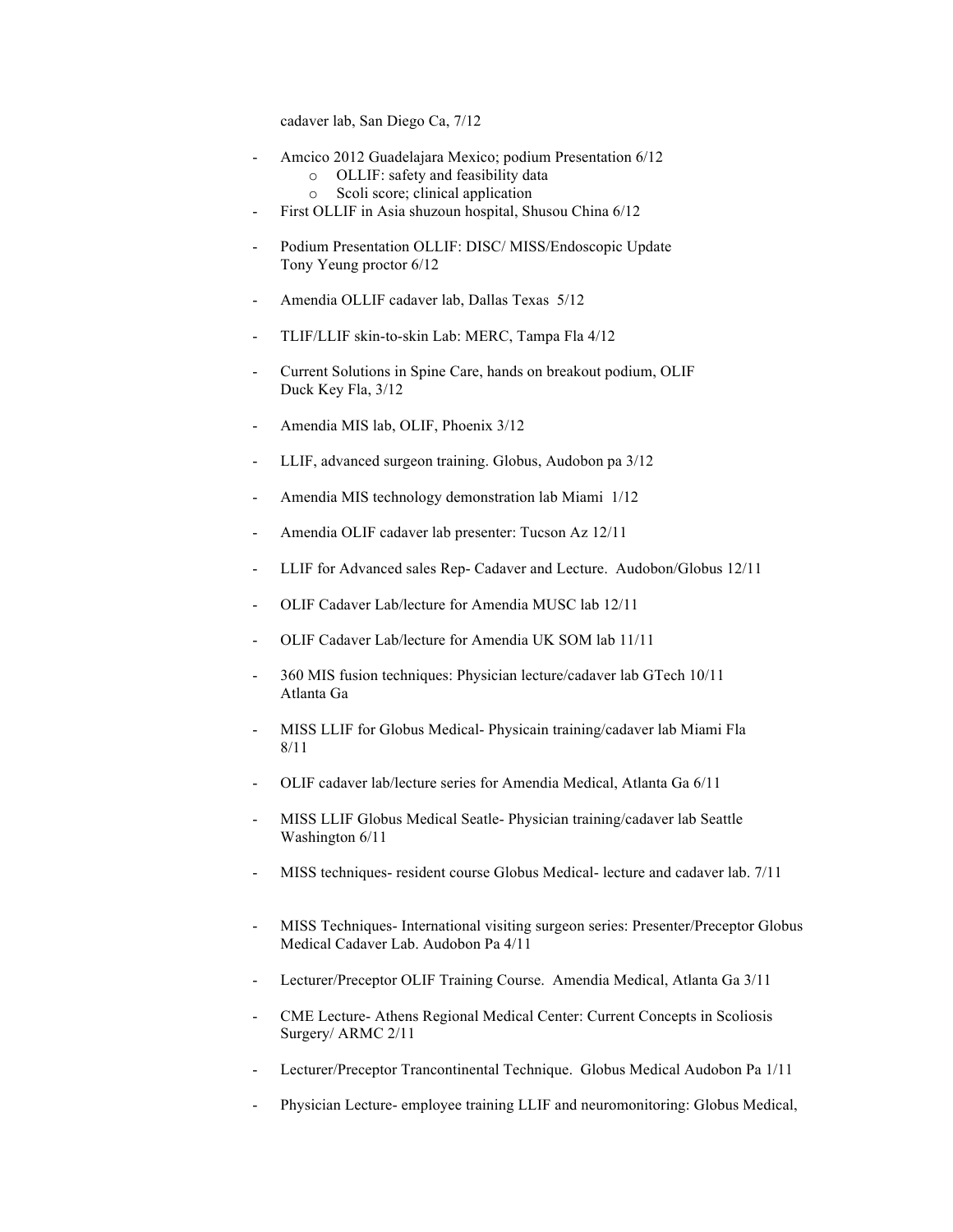Audobon, PA 12-10.

- Proctor: Globus advanced LLIF training . Cadaver lab and lecture presentation 11/10. Audobon PA
- Physician lecture: Lecture: TLIF cadaver course University of Maryland Spine lab. Townsend Maryland. 10/09
- Globus employee training LLIF/Cadaver lab. Audobon PA 9/10
- Host/presenter LLIF Cadaver lab for surgeons. Globus medical lab Audabon PA. 8/10
- UGA/MCG medical partnership: student lecture on current concepts in spine care. Case correlate and physical exam. 7?10
- Host/Lecturer: Globus LLIF anatomy Course. Georgia Tech campus, Atlanta Ga, 6/10
- Lecturer: Globus Anatomic Concepts of the Spine. Philadelphia PA,  $5/10$
- Lecturer: MERC emerging technology in spinal surgery: LLIF technique, indications and complications. Miami Fla, 4/10
- ACDF technique and Instrumentation- Globus Medical course 2/10
- Globus medical- sales training ACDF technique and instrumentation 10/09
- SRS poster presentation: Incremental Scoliosis Correction with posterior element sectioning. Mizunda, Shah, Tally
- Poster Presentation Georgia Orthopedic Society ACDF in ASD: safety study 9/09
- Spinal Anatomy/CNS Anatomy/Muscle physiology lecture series: Globus Medical training seminar 3/09
- MILDER- surgeon instructor minimally invasive spinal techniques- Globus Medical 5/09
- Lateral Interbody Fusion- Cadaver Lab instructor for Surgeon training- Globus Medical 4/09
- Lateral anterior interbody fusion technique and pearls: Globus Medical training series 3/09
- Spinal Anatomy/CNS Anatomy/Muscle physiology lecture series: Globus Medical training seminar 3/09
- Lecturer Percutaneous Posterior Lumbar Instrumentation Techniques: Globus Medical Physician training seminar 1/23/2009
- Presenter- MERC Roundtable Discussion- Interesting Cases and Complications Ny, Ny 12/6/2008.
- Faculty "Management of Spinal Complication' Podium lecture 'Hardware failure in the T/L Spine' and 'Neuro complications in Deformity Surgery' MERC New Orleans 11/14-15 2008.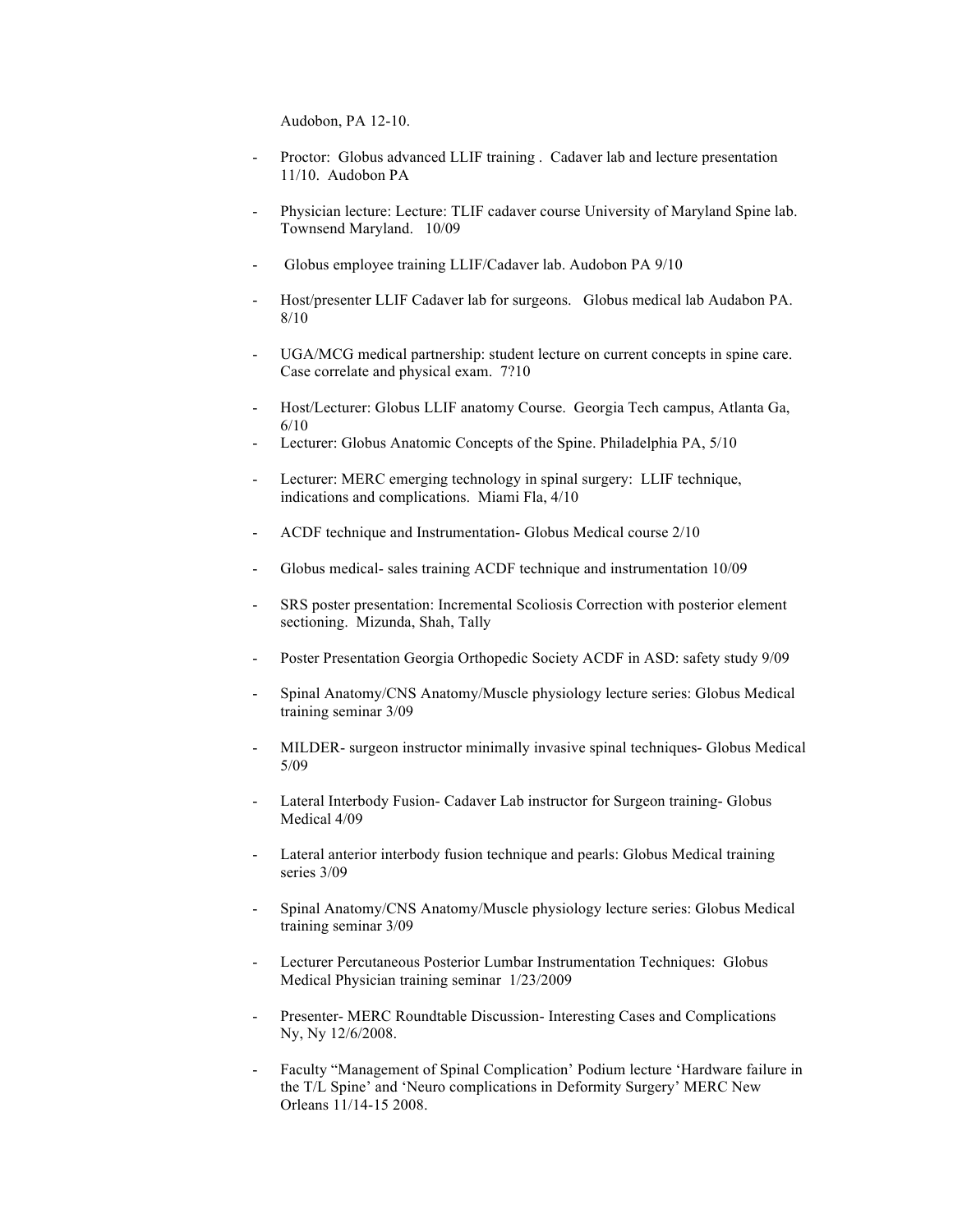- Spinal Anatomy/Surgeon Marketing lecture series. Globus Medical Training Seminar 10/26/2008 Philadelphia PA
- Internal Medicine Grand Rounds 'Neurogenic Claudication' Mercer School of Medicine- Savannah Ga 10/21/2008
- 'Radiology for Engineers and Sales Professionals' Depuy Spine in house education series lecture Sept 2008 Boston Ma;
- 'Marketing Your New Spine Practice' Podium lecture 8<sup>th</sup> annual Jefferson Spine Fellows meeting 7/25-26/08 Orlando Fla
- Cadaver Study- spinal deroration efficacy- preliminary posterior element sectioning quantification. Globus Medical labs. Audobon Pa 7/24/08
- Participant Medtronic Round table discussion- Future direction for minimally invasive spinal surgery 7/16/08. Memphis Tn
- CME lecture St Joseph Spine Council "Derotation Techniques in Idiopathic Scoliosis Surgery" 6/25/08
- Spinal Anatomy/Surgeon marketing lecture series. Globus Medical training seminar 6/2/08. Philadelphia PA
- "Spinal Complications: A case based approach" MERC Conference. Lectures 'Neuromonitoring complications' and 'Evaluation of Pseudoarthrosis' Las Vegas 11/07
- Spinal Anatomy/CNS Anatomy/Muscle physiology lecture series: Globus Medical training seminar 10/07
- 'Current Concepts in Spinal Surgery' Patient education forum Memorial University Health System 10/07
- Fayssoux, Tally et al 'Spinal Injuries Following Falls from Hunting Tree Stands' Abstract presentation 22<sup>nd</sup> North American Spine Society, Oct 2007.
- 'Treatment Strategies in Spine Surgery' St Joe/Candler Health System patient, allied health education lecture series. 9/07
- CNS/Spinal anatomy/CNS function lecture series. Globus Medical training seminar 7/31/07.
- 'Vertebral Body Derotation in Scoliosis-case based discussion' Jefferson University Fellows Meeting. Newport RI, July 2007
- Anatomic Cadaver Demonstrations: Depuy posterior cervical implant R&D team. MERIN Lab, Las Vegas Nevada, Mar, 07
- 'Disc Anatomy/Spinal Musculature/CNS Anatomy' Globus Medical training seminar 3/12/2007
- Tally, W. "Hunting Related Spinal Cord Injuries" Podium presentation, Jefferson Orthopedic Society Meeting-Trauma. Thomas Jefferson University Hospital, May 2006.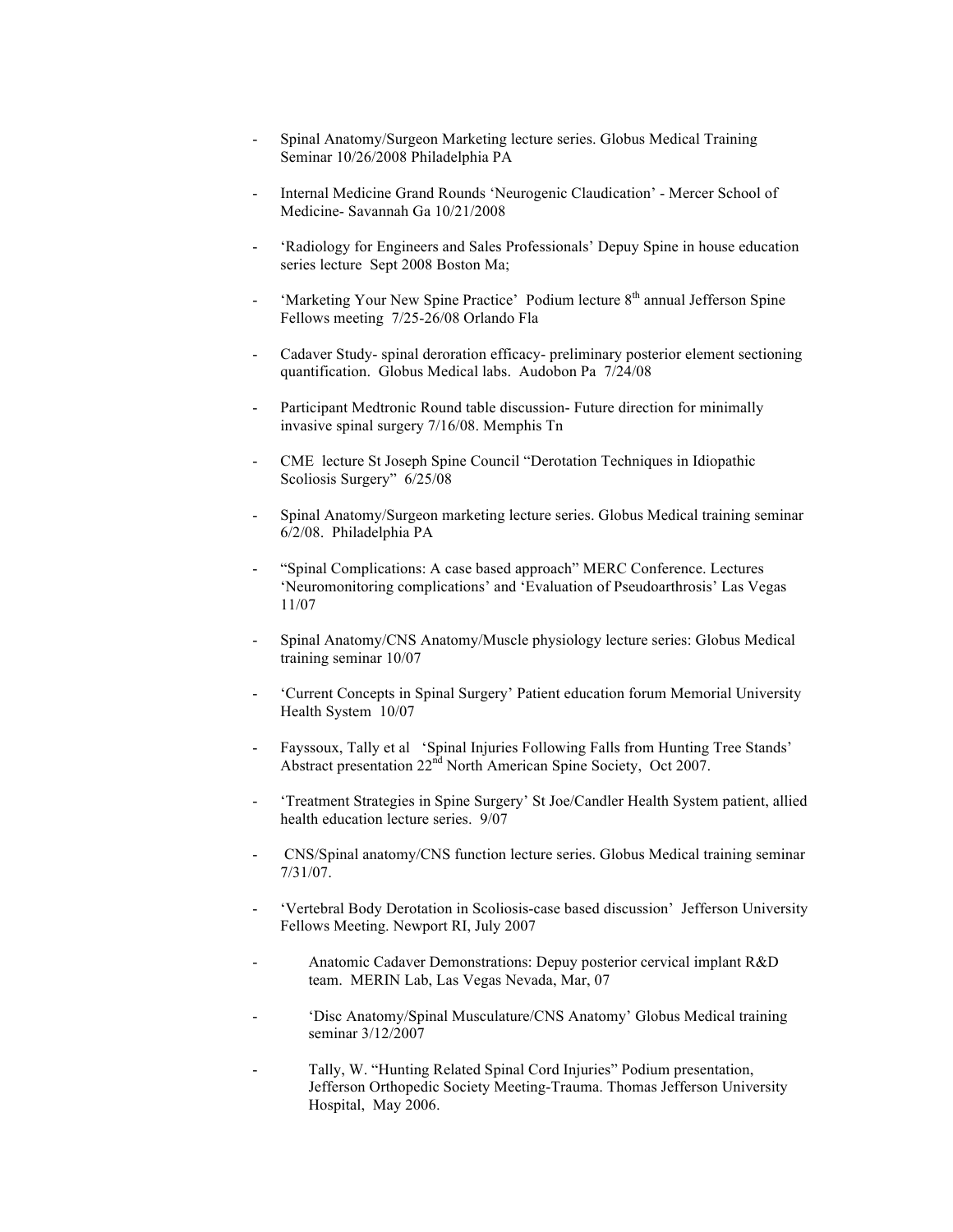- 'Orthopedic Injuries in the General Trauma Patient: Diagnosis and Management for the General Surgeon' Podium lecture, Thomas Jefferson University Dept Surgery Grand Rounds. April 2006
- Tally, W "Evolution of the Concept of Knowledge in Medicine" Grand Rounds, Department of Orthopedics, Thomas Jefferson University Department of Orthopedic Surgery. March 2006.
- Tally, W.C., Analysis of Environmental Estrogen Activity in an *In Vitro* Cell Transfection System; Triangle Conference on Reproductive Biology, Research Triangle Park, NC January 1993.

#### PUBLICATIONS

-

- SRS meeting san Antonio poster presentation. Quantification of vertebral derotation: cadaveric study 9/2009
- IMAST e-poster: 2009 Cadaveric Study on Sequential Release on Vertebral Derotation. Shah, Tally et al
- Tally, Rushton "Mini-open Anterior Lumbar Approach and Interbody Fusion" DVD surgical video series. Copyright 2007 SR Medical Consulting
- Auerbach, Tally, 'PCDF' in Sheth, Lonner Gowned and Gloved 2008
- Tally, Rushton 'ACDF', in Sheth, Lonner Gowned and Gloved 2008
- Tally, William Auerbach, Josh, Balderston, Richard, Radiographic Evaluation in Lumbar Total Disc Replacement, Assessment of Potention Candidacy and Range of, Seminars in Spine Surgery Volume 19, Issue 2, Pages 57-124 (June 2007)
- Tally, William Vaccaro, Alexander 'Tree Stand Injuries' Spine Journal, June 2008
- Puschak, Tally et al, 'Endoscopic Laminotomy/Foraminotomy for Herniated Cervical Disk,' in Minimally Invasive Spine Surgery, Vaccaro, Bono ed. 2007
- William Tally MD Deepan Patel BS, Alexander Vaccaro,; Cervical Burst Fracture Management, (in print)
- William Tally MD, J Grauer MD, Alexander Vaccaro MD; Should Excised Disc Material Undergo Pathologic Analysis?, *SpineLine*. 2002 Nov/Dec; 3(6): 12-14.
- Makela S, Davis VL, Tally WC, Korkman J, Salo L, Vihko R, Santti R, Korach KS., Dietary Estrogens Act through Estrogen Receptor-Mediated Processes and Show No Antiestrogenicity in Cultured Breast Cancer Cells. Environ Health Perspect. 1994 Jun;102(6-7):572-8.
- Couse JF, Davis VL, Tally WC, Korach KS., An Improved Method of Genomic DNA Extraction for Screening Transgenic Mice, *Biotechniques*. 1994 Dec; 17(6):1030-2.

#### REFERENCES